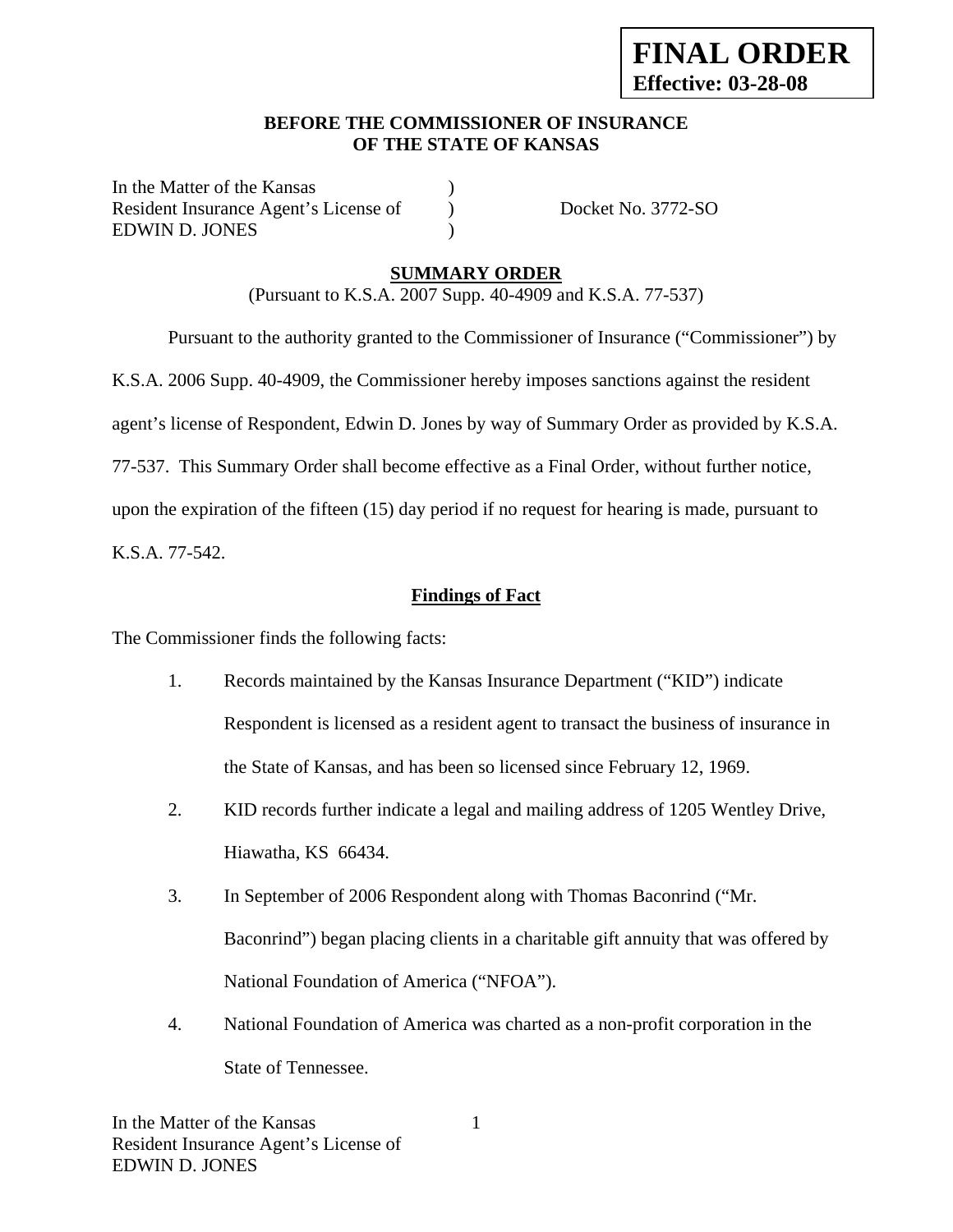- 5. Richard K. Olive was the President of NFOA and Susan L. Olive, its Vice-President.
- 6. Respondent and Mr. Baconrind advised Randy Adair, Chief-Fraud Investigator for the Kansas Insurance Department ("Mr. Adair") that they received a post card in the mail from NFOA and saw advertisements in *Brokers World* about NFOA offering 9% commissions.
- 7. Respondent and Mr. Jones stated that they contacted Richard Olive and agreed to represent NFOA in Kansas. And that they were to market the installment plans to clients who were unhappy with their current annuity and those people who needed an immediate income, a tax deduction on capital gains on real estate and tax favored deferred income depending on their needs and desires for beneficiaries.
- 8. Respondent and Mr. Baconrind stated that there was no contract between themselves and NFOA as Richard Olive was a man of faith and would keep his word. Mr. Oliver further explained that there was no contract between NFOA and agents because the product was an installment contract and not insurance, and therefore not subject to Tennessee Insurance requirements or license and contract restrictions.
- 9. Respondent and Mr. Baconrind stated that Richard Olive told them that NFOA was registered and approved with the Internal Revenue Service ("IRS") as a  $501(c)(3)$  company.
- 10. Respondent and Mr. Baconrind then began offering the charitable gift annuity's from NOA without any further investigation into the accuracy of Richard Olive's statements or the legitimacy of NFOA.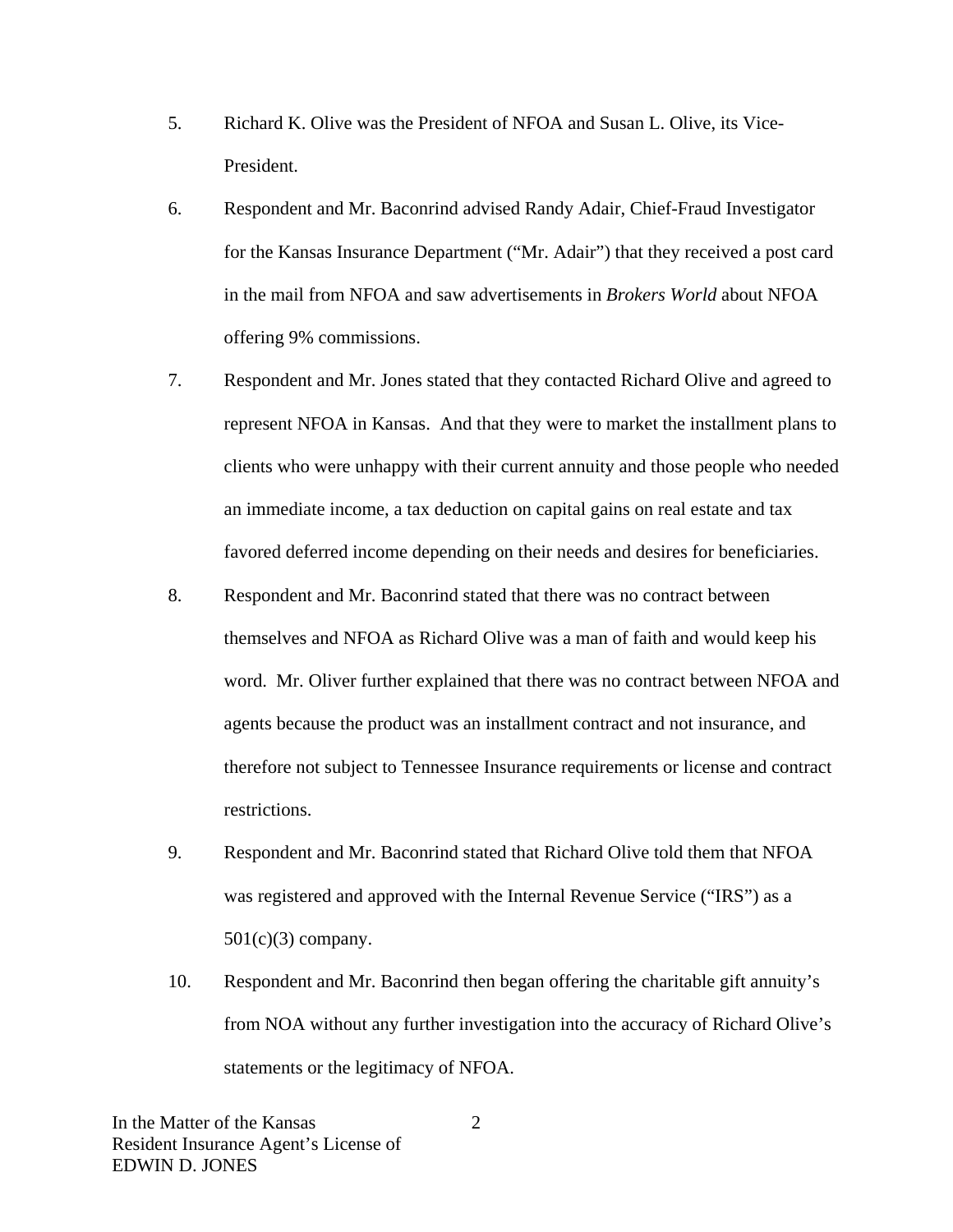11. From September of 2006 until May of 2007, Respondent induced seven (7) Kansas consumers to sign eight (8) installment plans with NFOA, they are as follows:

| Name | <b>Amount Invested</b> | Commission  | Cash Received by NFOA |
|------|------------------------|-------------|-----------------------|
|      | \$57,599.00            | \$4,241.73  | \$47,259.94           |
|      | \$207,786.56           | \$15,011.20 | \$170,679.66          |
|      | \$40,235.96            | \$3,041.84  | \$33,955.54           |
|      | \$106,982.35           | \$8,110.29  | \$90,355.85           |
|      | \$391,237.38           | \$28,255.57 | \$321,659.81          |
|      | \$133,344.08*          | \$4,000.32  | \$133,344.10          |
|      | \$198,399.00           | \$14,707.83 | \$164,044.81          |
|      | \$76,407.83            | \$5,566.66  | Not Surrendered       |

- 12. The total amount of money invested by Respondent's clients in these installment plans was \$1,078,648.08, respondent received a total of \$82,935.44 in commissions for these installment plans.
- 13. In May of 2007, Respondent and Mr. Baconrind specifically asked of Richard Olive if there were any issues with government agencies. At that time Mr. Olive informed Respondent and Mr. Baconrind of cease and desist orders in other states, he also admitted that NFOA was not approved as a  $501(c)(3)$  corporation but that the status was under review and would be retroactive to the date of application.
- 14. After being advised of the cease and desist orders and the fact that NFOA was not a 501(c)(3) corporation, Respondent and Mr. Baconrind ceased offering NFOA's installment plans to Kansas consumers after May 3, 2007.
- 15. On June 21, 2007, the Commissioner of Commerce and Insurance for the State of Tennessee filed a Consent Order Appointing Commissioner as Receiver for Purposes of Rehabilitation and Injunction in the Davidson County Chancery Court of Tennessee. The Consent Order alleged that NFOA had been doing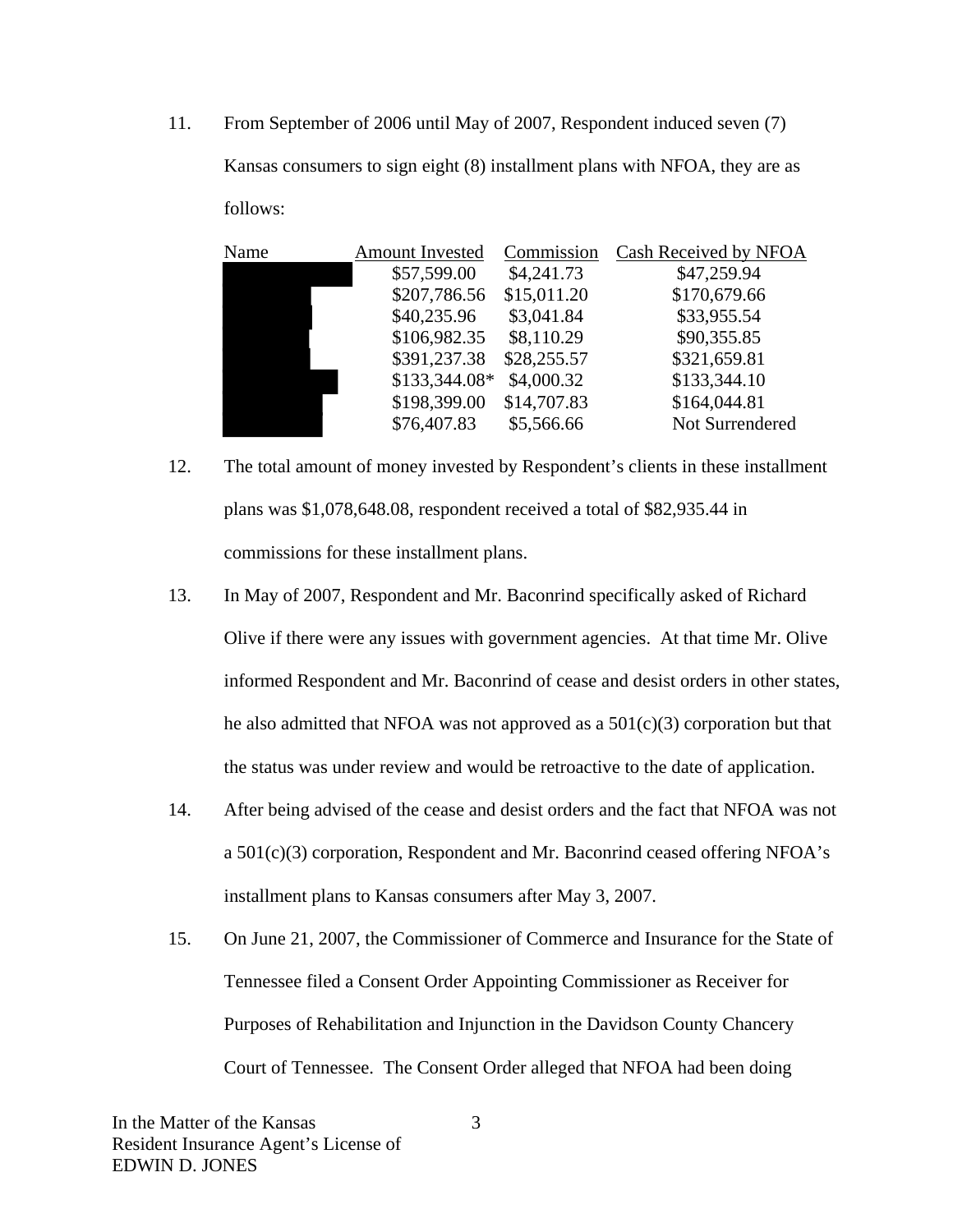insurance business within the meaning of Tenn. Code Ann. §56-9-103 without a certificate of authority as required by Tenn. Code Ann. § 56-2-105.

- 16. The Commissioner for the State of Tennessee further determined that NFOA was in such condition that the further transaction of business would be hazardous financially to its policyholders, creditors, or the public.
- 17. Respondent contends he checked with the Tennessee Secretary of State and found that NFOA was listed with the Secretary of State as a nonprofit entity with a date of formation of January 27, 2006, with duration of perpetual. However, respondent failed to determine if NFOA was properly licensed with the State of Tennessee Insurance Department.
- 18. Respondent failed to independently verify that NFOA was approved by the IRS as a 501(c)(3) corporation prior to offering products from NFOA. Respondents contend that they contacted the IRS in July of 2006 and were informed that NFOA had properly filed for  $501(c)(3)$  status, but that a Letter of Determination had not yet been issued, but that charities could conduct business and accept contributions as allowed for with 501(c)(3) corporations.
- 19. Respondent while acting as a financial advisor or insurance agent as a fiduciary duty to his clients to make sure that any and all investments that he presents are financially stable and legally operating. Respondent contends that clients' funds were reinsured with SEI and that all assets were safe and sound.

#### **Applicable Law**

20. K.S.A. 2006 Supp. 40-4909 states, in pertinent part: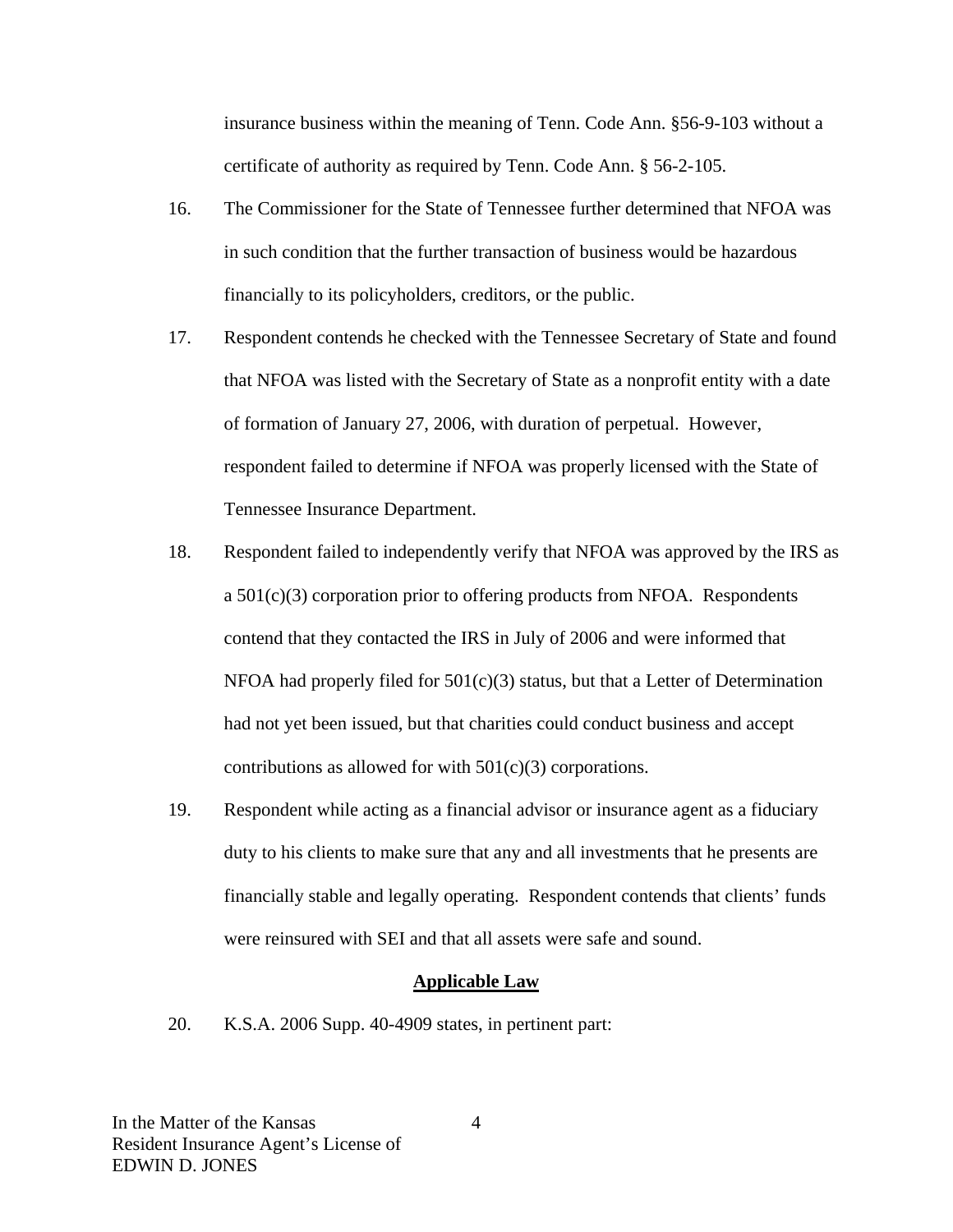- (a) The commissioner may deny, suspend, revoke, or refuse renewal of any license issued under this act if the commissioner finds that the applicant or license holder has:
	- (8) Used any fraudulent, coercive, or dishonest practice, or demonstrated any incompetence, untrustworthiness or financial irresponsibility in the conduct of business in this state of elsewhere.
- (b) In addition, the commissioner may suspend, revoke or refuse renewal of any license issued under this act if the commissioner finds that the interests of the insurer or the insurable interests of the public are not properly served under such license.
- (h) in lieu of taking any action under subsection (a), the commissioner may:
	- (1) Censure the person.

#### **Conclusions of Law**

- 21. The Commissioner has jurisdiction over Respondent as well as the subject matter of this proceeding, and such proceeding is held in the public interest.
- 22. The Commissioner finds that Mr. Jones demonstrated incompetence and financial irresponsibility in the conduct of business in this state pursuant to K.S.A. 2007 Supp. 40-4909(a)(8).
- 23. The Commissioner, therefore, concludes that good cause exists pursuant to K.S.A. 2006 Supp. 40-4909(a) and (h) to revoke or suspend Respondent's Kansas nonresident insurance agent's license or impose administrative penalties in lieu of revocation.
- 24. The Commissioner concludes that Respondent's insurance agent's license may be revoked for the protection of the insurable interests of the public pursuant to K.S.A. 2006 Supp. 40-4909(b).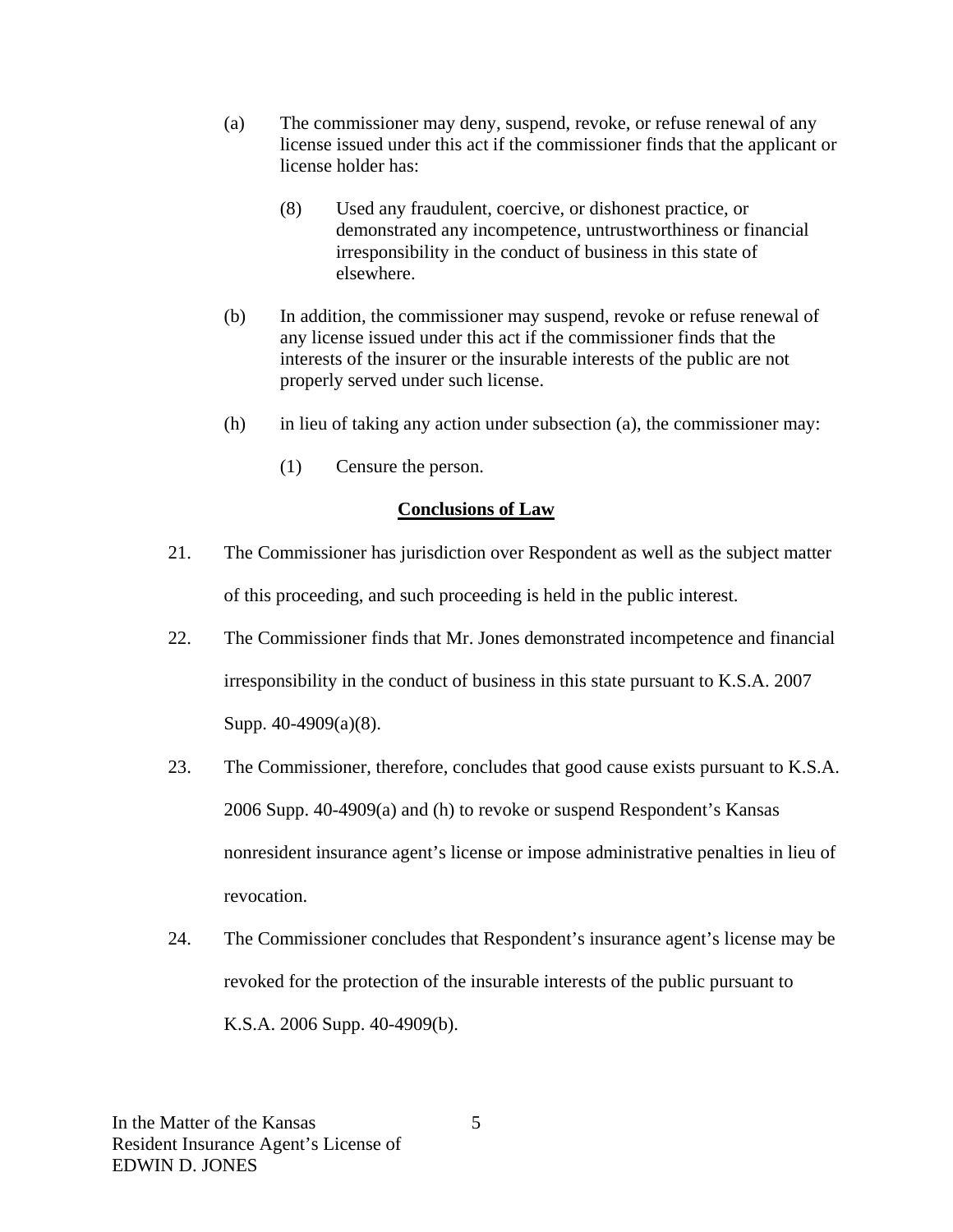- 25. While Respondent's conduct constitutes sufficient cause for revocation or suspension of his license pursuant to K.S.A. 2007 Supp. 40-4909(a), the Commissioner notes that Respondent has been licensed since 1969 and has not been the subject of prior complaints.
- 26. The Commissioner finds that the interests of the insurer and the insurable interests of the pubic are properly served by a lesser sanction.
- 27. Based on the facts and circumstances set forth herein, it appears that the use of summary proceedings in this matter is appropriate, in accordance with the provisions set forth in K.S.A. 77-537(a), in that the use of summary proceedings does not violate any provision of the law and the protection of the public interest does not require KID to give notice and opportunity to participate to persons other than Edwin D. Jones.

#### **IT IS THEREFORE ORDERED BY THE COMMISSIONER OF INSURANCE THAT:**

Based on the facts and circumstances set forth herein, the **COMMISSIONER HEREBY** 

**CENSURES Edwin D. Jones for irresponsibility and incompetence in the conduct of** 

**business in this state.** 

#### **NOTICE AND OPPORTUNITY FOR HEARING**

Edwin D. Jones, within fifteen (15) days of service of this Summary Order, may file with the Kansas Insurance Department a written request for hearing on this Summary Order, as provided by K.S.A. 77-542. In the event a hearing is requested, such request should be directed to:

> John W. Campbell, General Counsel Kansas Insurance Department 420 S.W.  $9<sup>th</sup>$  Street Topeka, Kansas 66612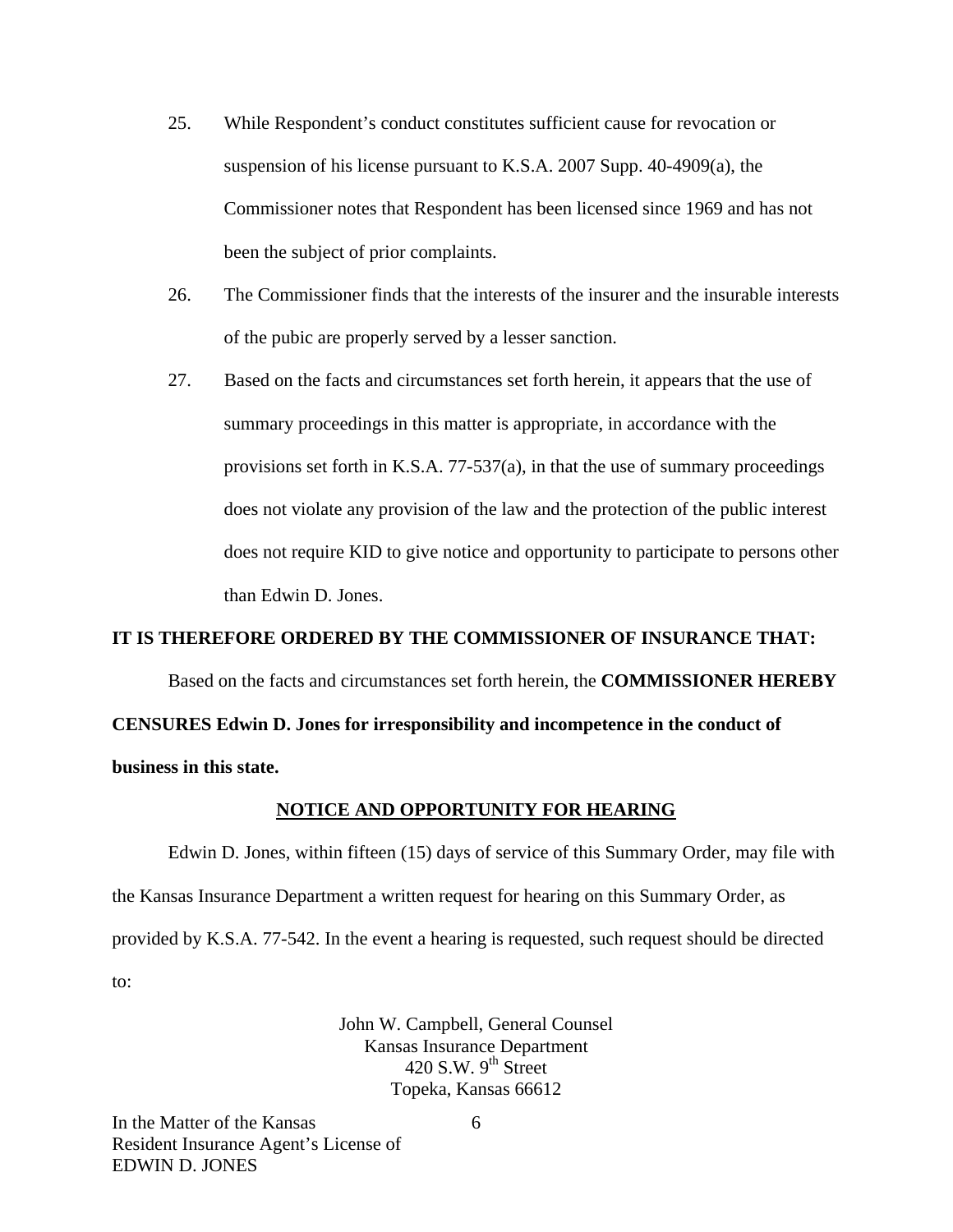Any costs incurred as a result of conducting any administrative hearing shall be assessed against the agent/agency who is the subject of the hearing as provided by K.S.A. 40-4909(f). Costs shall include witness fees, mileage allowances, any costs associated with reproduction of documents which become part of the hearing record, and the expense of making a record of the hearing.

If a hearing is not requested, this Summary Order shall become effective as a Final Order, without further notice, upon the expiration of the fifteen (15) day period for requesting a hearing. The Final Order will constitute final agency action in the matter.

In the event the Petitioner files a petition for judicial review, the agency officer designated pursuant to K.S.A. 77-613(e) to receive service of a petition for judicial review on behalf of the Kansas Insurance Department is:

> John W. Campbell, General Counsel Kansas Insurance Department 420 S.W.  $9^{th}$  St. Topeka, Kansas 66612

# **IT IS SO ORDERED THIS \_4th\_ DAY OF MARCH, 2008, IN THE CITY OF TOPEKA, COUNTY OF SHAWNEE, STATE OF KANSAS.**



In the Matter of the Kansas Resident Insurance Agent's License of EDWIN D. JONES

 $\angle$ s/ Sandy Praeger $\angle$  Sandy Praeger COMMISSIONER COMMISSIONER OF Insurance

 $\angle$ s/ John Campbell John Campbell General Counsel

7